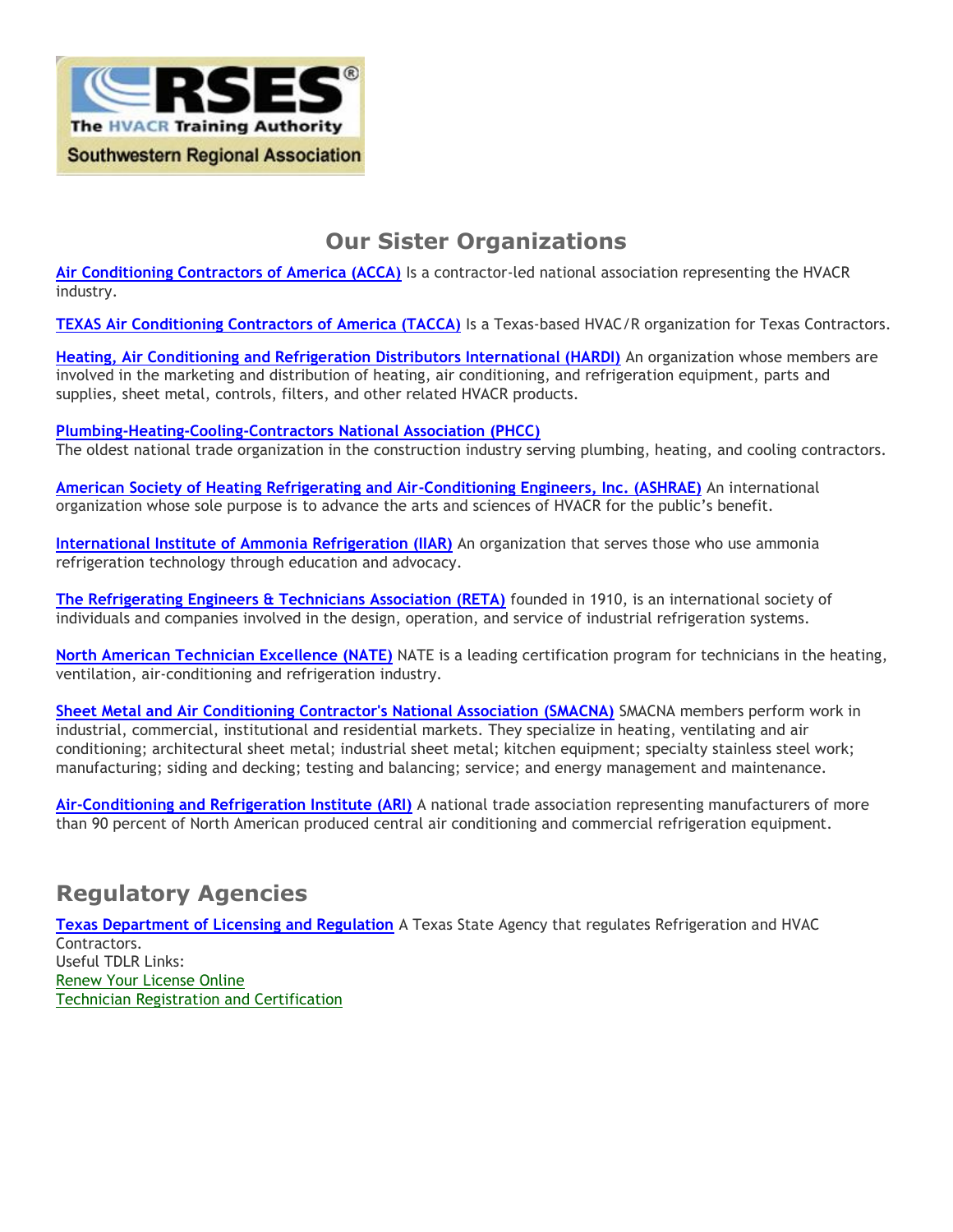## **Trade Magazines & Newspapers**



**[Air Conditioning Today](http://www.ac-today.com/)** is a newspaper serving the Heating, Air Conditioning, Ventalation, Refrigeration and Plumbing Industries. The publication has a 21-year history, and is committed to delivering up-to-date industry news to its readers. For a free subscription to this newspaper enter this site.



**[Air Conditioning, Heating, & Refrigeration NEWS](http://www.achrnews.com/)** site has up-to-date weekly information that covers all aspects of the ACHR and HVAC industries.



**RSES Journal** RSES' official monthly magazine is the industry's leading source for technical information that HVACR contractors and Service Technicians can apply on the jobsite.

### **Talk Forums**

**RSES Discussion Forum** The bulletin-board site where RSES Professionals gather to get help and exchange ideas.

# HVACPROTECH COM

**[HVACPROTech](http://www.hvacprotech.com/)** A communication instrument established primarily for industry trade brothers and sisters. This site features forums and an extensive database of technical articles covering all aspects of the HVACR industry. HVACPROTech supports licensing, certification and continued education.



**[HVAC-Talk](http://www.hvac-talk.com/)** The bulletin-board site where HVAC Professionals gather to get help and exchange ideas.

#### **Vendors**



**[Zebra Instruments](http://www.zebrainstruments.com/)** This site has unique test instruments for the HVAC Technician.

**ReCapCo** is a manufacturer's Rep agency representing many manufacturers.

**[MitchellEnt.com](http://www.mitchellent.com/)** is a Manufacturer's Rep agency that represents many manufacturers in our area.